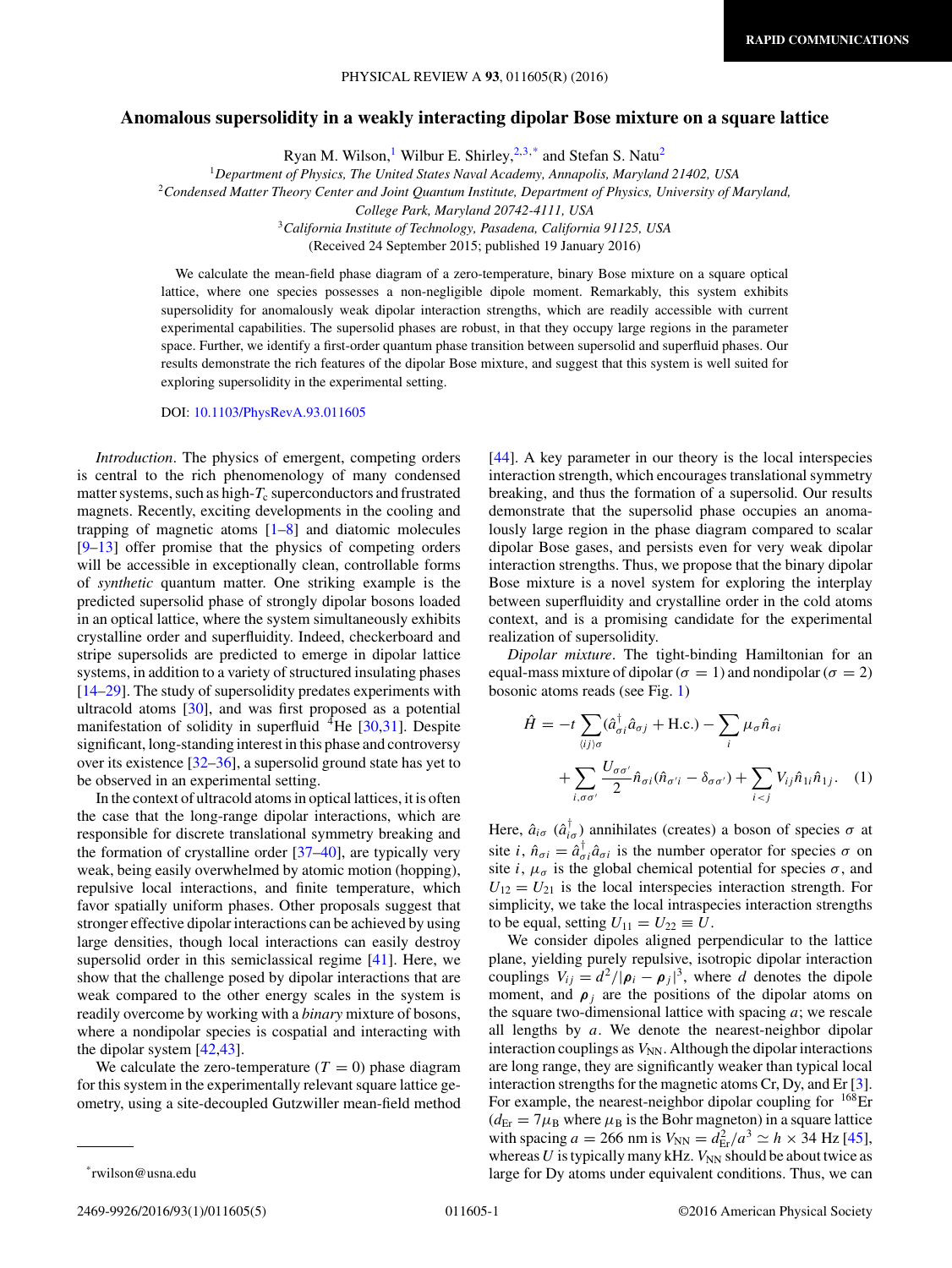<span id="page-1-0"></span>

FIG. 1. Schematic showing a mixture of equal-mass dipolar (blue arrows) and nondipolar (red circles) bosons in a square optical lattice. The local intraspecies interactions *U* are assumed to be species independent,  $U_{12}$  is the local interspecies interaction strength, and *t* is the hopping rate. Nearest-neighbor (NN), next-nearestneighbor, and next-next-nearest-neighbor dipolar interactions are shown schematically by the black arrows in the bottom panel. This panel shows the spatial dependence of the superfluid order parameter  $\langle \hat{a}_1 \rangle$  for the dipolar species in the supersolid regime (see text). The ground state (GS) is a checkerboard supersolid. Two nearly degenerate, metastable excited states are depicted as MS1 and MS2.

reasonably expect  $0.01 \lesssim V_{\rm NN}/U \lesssim 0.1$  for atomic systems, with longer range interactions being further suppressed by the  $1/\rho^3$  scaling. A key distinction of our work is that we identify supersolid phases in this range of weak dipolar interaction strengths for a dipolar Bose mixture. In contrast, dipolar interaction strengths of  $V_{NN}/U \gtrsim 0.5$  are required to produce supersolidity in a single species dipolar system [\[19,24\]](#page-4-0). Much stronger dipolar interactions can be achieved with diatomic, heteronuclear molecules, which are being actively pursued experimentally  $[12]$ . However, it is difficult to achieve large phase space densities with diatomic molecules, and collisional losses impose considerable constraints on their utility [\[46–48\]](#page-4-0).

We employ a Gutzwiller mean-field theory to obtain the  $T = 0$  phase diagram of Eq. [\(1\)](#page-0-0), and introduce a spatially varying superfluid order parameter  $\langle \hat{a}_{\sigma i} \rangle$  for each species  $\sigma$ [\[44\]](#page-4-0). Throughout, we find ground states with either uniform or checkerboard spatial order. When dipolar interactions beyond nearest neighbor are considered, our method unveils a manifold of nearly degenerate, metastable excited states with supersolid ordering at multiple wave vectors [\[18\]](#page-4-0). Examples are depicted schematically in Fig. 1 for a  $4 \times 4$  unit cell with period boundary conditions (MS1 and MS2), and parameters  $t/U = 0.03$ ,  $\mu_1/U = \mu_2/U = 2.5$ ,  $U_{12}/U = 0.9$ , and  $V_{NN}/U = 0.1$ . The metastable states are gapped from the ground state by an energy proportional to the dipolar interaction strength. Because uniform and checkerboard orders possess an *AB* sublattice symmetry, we consider only the nearest-neighbor part of the dipolar interactions and specialize to a  $2 \times 2$  unit cell with periodic boundary conditions, and focus on the ground state phases only. Additionally, we fix



FIG. 2. Left: Ground state phase diagram for  $U_{12}/U = 0.9$  and  $V_{NN}/U = 0.1$ , exhibiting a large supersolid region. The light blue lobes correspond to Mott insulators with spatially uniform total density, and checkerboard order in the individual species. The dark blue lobes correspond to Mott insulators with checkerboard structure in the total density. The red regions correspond to  $M_{0n_{1B}}$ /SS phases, the pink regions correspond to SS phases, and the white region corresponds to a spatially uniform superfluid (SF). The solid (dashed) black lines show second-order (first-order) phase transitions. Right: Phase diagram at  $t = 0$ , varying  $U_{12}$ . All phases are Mott insulators, with coloring equivalent to that in the left panel (see text for details).

the chemical potentials to be equal,  $\mu_1 = \mu_2 \equiv \mu$ . We vary  $\mu$  as a free parameter in the theory, which controls the total atom number  $N = \sum_{\sigma i} n_{\sigma i}$ , where  $n_{\sigma i} = \langle \hat{n}_{\sigma i} \rangle$ . Because the dipolar interactions break the interspecies symmetry of the system, this choice produces a number imbalance that scales with  $V_{NN}$ . The imbalance remains relatively small, however, for the weak dipolar interactions we consider here. We focus on the regime  $0 < U_{12} < U$ , which discourages spatial demixing of the species.

*Results*. In the left panel of Fig. 2, we present the phase diagram obtained for  $U_{12}/U = 0.9$  and  $V_{NN}/U = 0.1$  as a function of *t* and  $\mu$ . For larger *t*, corresponding to shallower lattice depths, the system is a spatially uniform superfluid (SF), characterized by nonzero values of the *k*-space superfluid order parameters  $\tilde{\alpha}_{\sigma}(\mathbf{k}) = \sum_{i} e^{i\mathbf{k} \cdot \boldsymbol{\rho}_i} \langle \hat{a}_{i\sigma} \rangle$  at  $\mathbf{k} = (k_x, k_y) = (0, 0)$ . As *t* is decreased, the superfluid order parameter(s) acquire weight at  $\mathbf{k} = (\pi, \pi)$ , signifying the transition to a checkerboard supersolid phase. Supersolidity can manifest in two distinct ways in this bosonic mixture: both species can exhibit supersolid order (the SS phase), or the dipolar species can transition directly from a SF to a checkerboard Mott insulator while the nondipolar species remains superfluid. In the latter case, the dipolar species forms an effective checkerboard potential for the nondipolar species due to their mutually repulsive interactions, which results in superfluidity with density-wave order, or supersolidity, for the nondipolar species. We denote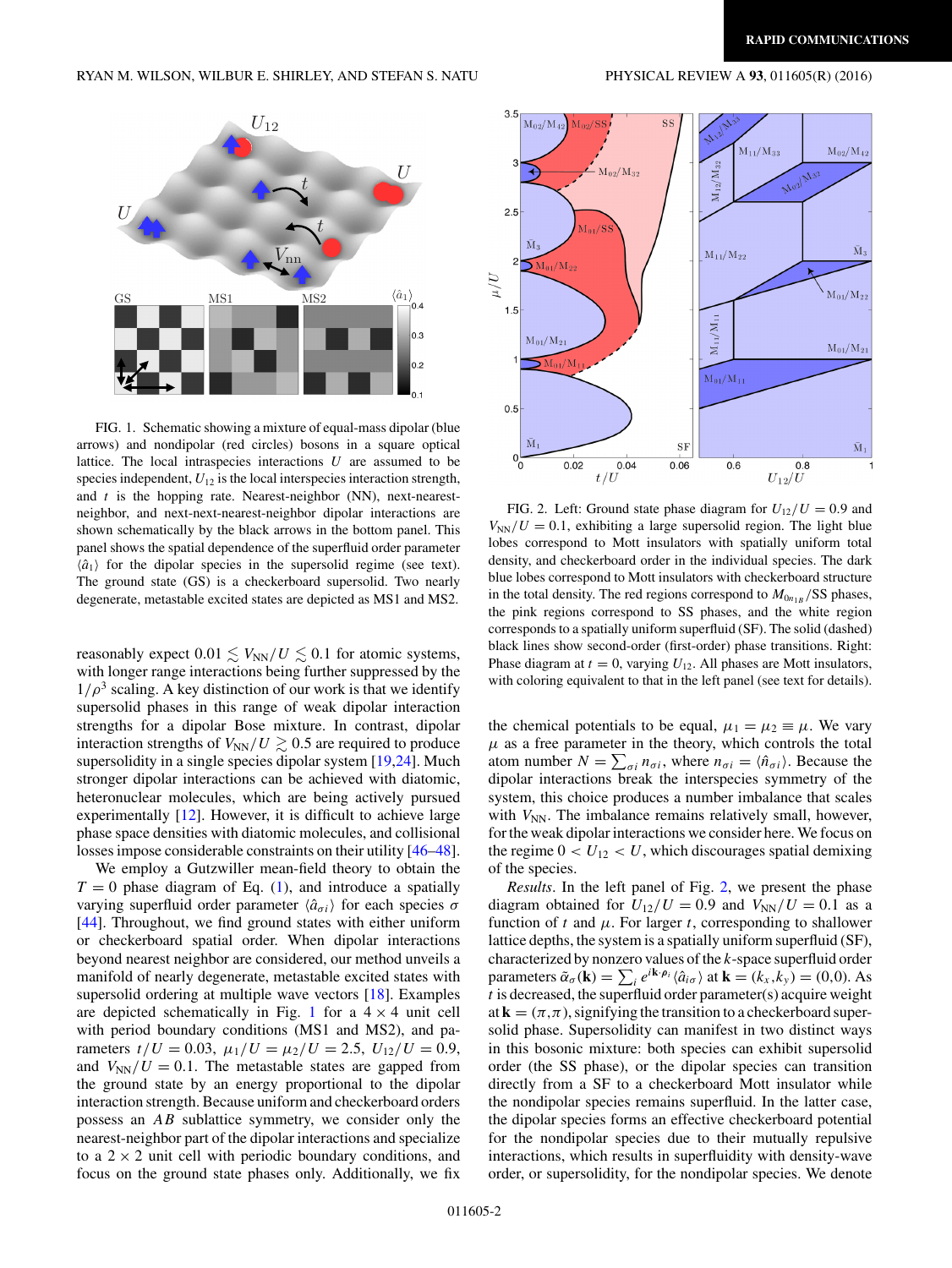

FIG. 3. (a) Supersolid order parameter as a function of *t/U* for  $V_{NN} = 0.1U$ ,  $U_{12} = 0.9U$ , and  $\mu = 1.25U$ . (b) Same as top, except for  $\mu = 2.25U$ . The blue regions correspond to Mott insulators, the red regions correspond to *M*0*n*1*<sup>B</sup> /*SS phases, the pink corresponds to a SS, and the white regions correspond to uniform superfluids (SF). All transitions are second order except the transition to a SF in (a), which is strongly first order. The double-valued order parameter is characteristic of hysteresis at a first-order transition.

the Mott insulator phases by  $M_{n_A n_B}$ , where  $n_{A(B)}$  are the integer occupations of the *A*(*B*) sublattice sites. This phase diagram possesses a tricritical point between the  $M_3$ , SS, and  $M_{01}/SS$ phases, though we do not study this point in detail here.

The SF-SS transition occurs at larger densities, for  $\mu/U \gtrsim$ 1*.*5, and is second order, indicated by the solid black line in Fig. [2.](#page-1-0) In contrast, the transition to the *M*01/SS phase, where the dipolar species is in the  $M<sub>01</sub>$  phase and the nondipolar species is SS, occurs at smaller densities and is strongly first order, indicated by the dashed black line in this figure. We note that first-order transitions between purely insulating and SF phases were predicted in previous theoretical studies of nondipolar Bose mixtures [\[49–51\]](#page-4-0), and a first-order SF-SS transition was predicted for hard-core dipolar bosons on a triangular lattice [\[28\]](#page-4-0). The presence of a first-order superfluid-supersolid phase transition for *weak* dipolar interactions is a new feature of the system we consider here.

We demonstrate the first-order nature of the  $M_{01}/SS$  to SF phase transition in Fig. 3, where the *k*-space superfluid order parameters at  $\mathbf{k} = (\pi, \pi)$  are shown for  $\mu/U = 1.25$  in panel (a) and  $\mu/U = 2.25$  in panel (b), corresponding to horizontal cuts across the left panel of Fig. [2](#page-1-0) (with  $U_{12}/U = 0.9$  and  $V_{NN}/U = 0.1$ ). In panel (b), the order parameters change continuously across the transition from a  $M_{03}/M_{30}$  insulator, through the  $M_{01}/SS$  and SS phases, to a SF phase. For  $\mu/U = 1.25$ ,  $\tilde{\alpha}_1(\pi,\pi) = 0$  for all values of  $t/U$ , so only  $\tilde{\alpha}_2(\pi,\pi)$  is shown in panel (a). Here, the transition from a  $M_{01}/M_{21}$  insulator to a  $M_{01}/SS$  supersolid is second order, while the transition to a SF is clearly discontinuous, and first order. By smoothly following our ground state solutions from either side of the transition region, we find that  $\tilde{\alpha}_2(\pi,\pi)$ is multivalued for  $0.04 \lesssim t/U \lesssim 0.06$ ; this is indicative of hysteresis, which is a feature of first-order phase transitions. Notice that a first-order transition also exists between the  $M_{02}/SS$  and SS phases, shown in Fig. [2,](#page-1-0) though the hysteresis area of this transition is notably smaller.

For sufficiently small *t*, corresponding to deeper lattices, both species enter Mott insulating phases, indicated by the blue lobes in the left panel of Fig. [2.](#page-1-0) The larger, light blue lobes correspond to insulating phases with a spatially uniform density of *n* atoms per site. When *n* is even, the individual species form checkerboard Mott insulators, where  $n_{1A}$  +  $n_{2A} = n_{1B} + n_{2B} = n$ . When *n* is odd, degeneracies exist between insulating phases with different combinations of  $n_{\sigma A}$ and  $n_{\sigma B}$ . For example, the first Mott lobe in Fig. [2](#page-1-0) corresponds to  $n = 1$ , and has a degeneracy between the  $M_{00}/M_{11}$  and  $M_{01}/M_{10}$  phases. The third Mott lobe corresponds to  $n = 3$ , and has a degeneracy between the  $M_{01}/M_{32}$  and  $M_{02}/M_{31}$ phases. These phases are labeled  $\bar{M}_1$  and  $\bar{M}_3$ , respectively, in Fig. [2.](#page-1-0) We note that this degeneracy is a consequence of our choice  $\mu_1 = \mu_2$ , and is broken if we instead enforce equal total atom number,  $N_1 = N_2$ . Interestingly, the Mott lobes with uniform *n* are separated by smaller lobes, wherein the dipolar species forms a checkerboard insulator and the nondipolar species forms a uniform insulator, resulting in a Mott insulator phase with checkerboard ordering in the *total* density.

To explore this further, we calculate the  $t = 0$  phase diagram as a function of  $\mu$  and  $U_{12}$  for  $V_{NN}/U = 0.1$ , shown in the right panel of Fig. [2.](#page-1-0) Unlike the single species dipolar system, the Mott physics of the dipolar mixture is quite rich, and exhibits an interesting array of insulating phases. In particular, the diagram shows that Mott insulating phases with checkerboard order in the total density (dark blue regions) are sizable for smaller  $U_{12}$ , and shrink linearly as  $U_{12} \rightarrow U$ . For  $t > 0$ , these lobes melt into  $M_{0n_{1B}}$ /SS supersolid phases. At exactly  $U_{12} = U$ , these phases vanish, and the system only supports insulting phases with uniform total density.

The tendency for ground states to acquire checkerboard density-wave order can be understood intuitively for this system, as this minimizes the nearest-neighbor contributions to the dipolar interaction energy in a square lattice geometry. This ordering is preferred by the interspecies interactions ( $U_{12} > 0$ ), as well; the right panel of Fig. [2](#page-1-0) shows that all insulating phases at  $U_{12}/U > 0.6$  have checkerboard ordering in the individual species. The kinetic energy and local intraspecies interactions, however, prefer spatially uniform phases. We thus expect supersolidity to vanish as the dipolar interactions weaken, unless  $t$  is sufficiently small and  $U_{12}$  is comparable to *U*. This suggests that supersolidity may persist for very small dipolar interaction strengths, provided *t* and  $1 - U_{12}/U$  are sufficiently small.

In Fig. [4,](#page-3-0) we plot the phase diagram for  $U_{12}/U = 0.99$  and  $V_{NN}/U = 0.01$ , corresponding to very weak dipolar interactions, as a function of t and  $\mu$ . We note that very small  $M_{01}/M_{22}$ and  $M_{02}/M_{32}$  Mott lobes exist near  $\mu/U = 2$  and  $\mu/U = 3$ and *t* ∼ 0, respectively, but are omitted from this diagram due to their vanishingly small size. Strikingly, supersolid regions exist at small *t*, between adjacent checkboard Mott lobes, and still occupy a significant region of the phase diagram. The insets in Fig. [4](#page-3-0) show the checkerboard supersolid order parameter  $\tilde{\alpha}_i(\pi,\pi)$  for the dipolar species (solid black lines) and the nondipolar species (dashed black lines) for  $t/U = 0.8$ . The lower inset corresponds to a cut near  $\mu/U = 2$ , shown by the vertical black line to the left of the inset. Here, the phase transitions from Mott insulator to supersolid are all continuous, and second order. The upper inset corresponds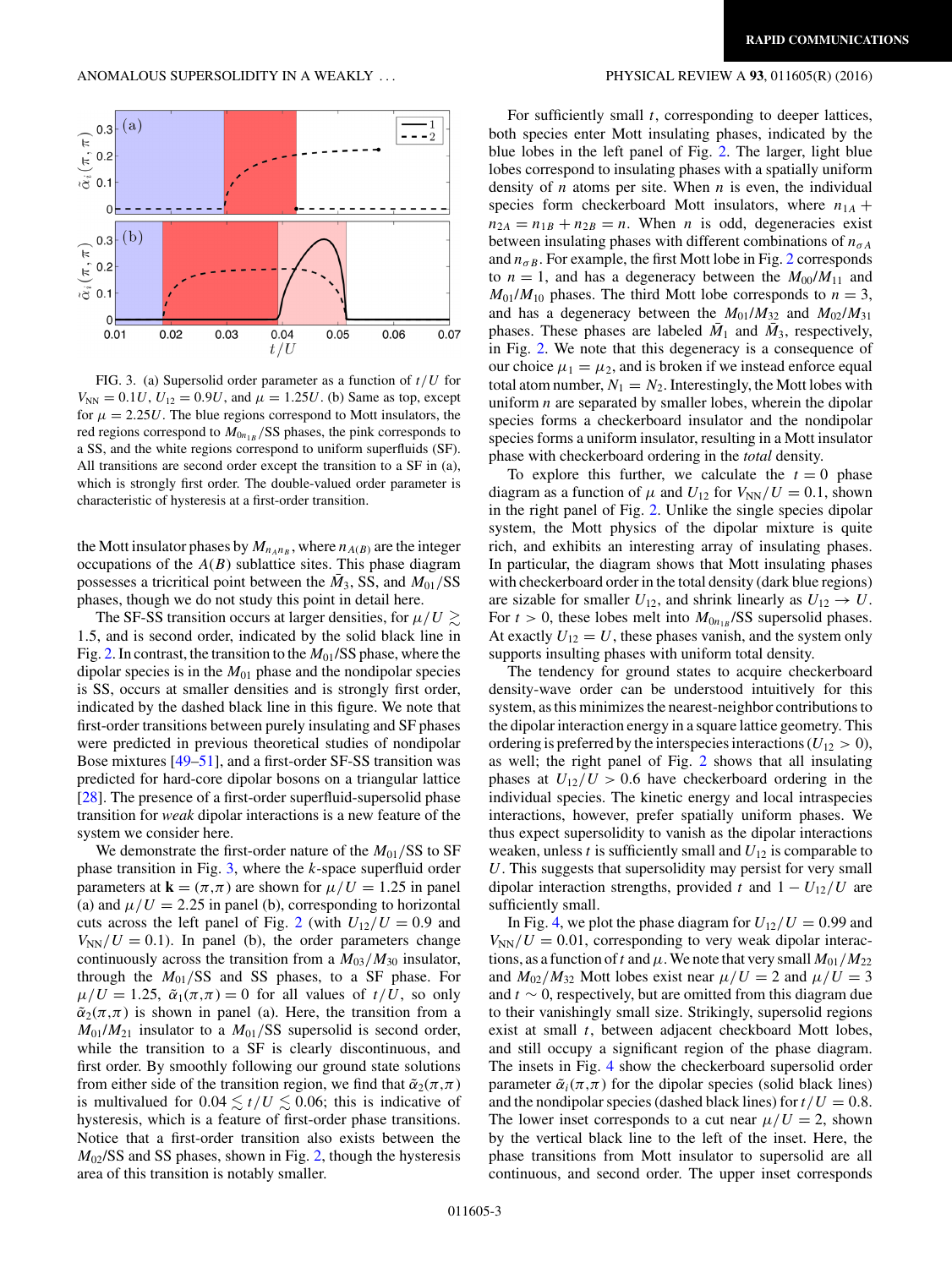<span id="page-3-0"></span>

FIG. 4. Ground state phase diagram for  $U_{12}/U = 0.99$  and  $V_{NN}/U = 0.01$ , exhibiting supersolidity for very weak dipolar interactions. The light blue lobes correspond to Mott insulators with spatially uniform total density, the red regions correspond to  $M_{0n_{1B}}$ /SS phases, the pink regions correspond to SS phases, and the white region corresponds to a spatially uniform superfluid. The solid (dashed) black lines in the main panel show second-order (first-order) phase transitions. The lower (upper) inset shows the supersolid order parameters for  $t/U = 0.8$  at a cut near  $\mu/U = 3$  ( $\mu/U = 2$ ). In the insets, the solid line corresponds to the dipolar species ( $\sigma = 1$ ) and the dashed line corresponds to the nondipolar species ( $\sigma = 2$ ). The first-order phase transition is apparent as a discontinuity in the order parameter near  $\mu/U \simeq 3.06$  in the upper inset.

to a cut near  $\mu/U = 3$ . Here, the  $\bar{M}_3$ -SS transition is second order, while the transition from *M*02/SS to SS is discontinuous, and first order; this is consistent with the phase diagram in Fig. [2](#page-1-0) for  $V_{NN}/U = 0.1$ . Additionally, the Mott insulator to SF transitions are first order for larger *t*, as indicated by the dashed black lines near the tips of the Mott lobes. This is consistent with the findings of Refs. [\[49–51\]](#page-4-0), where a first-order superfluid-insulator transition is predicted for a nondipolar Bose mixture.

Though our discussion has focused on interspecies interactions  $0 < U_{12} < U$ , we note that supersolidity persists for  $U_{12} > U$  as well. We have performed analogous calculations to those described above, but with  $\mu_1 > \mu_2$  chosen to balance the total particle number. The Mott insulator states in this case are of the checkerboard form  $M_{0n}/M_{n0}$  for all nonvanishing (nearest-neighbor) dipolar interaction strengths. For  $V_{NN}/U =$ 

- [1] A. Griesmaier, J. Werner, S. Hensler, J. Stuhler, and T. Pfau, [Phys. Rev. Lett.](http://dx.doi.org/10.1103/PhysRevLett.94.160401) **[94](http://dx.doi.org/10.1103/PhysRevLett.94.160401)**, [160401](http://dx.doi.org/10.1103/PhysRevLett.94.160401) [\(2005\)](http://dx.doi.org/10.1103/PhysRevLett.94.160401).
- [2] T. Lahaye, T. Koch, B. Fröhlich, M. Fattori, J. Metz, A. Griesmaier, S. Giovanazzi, and T. Pfau, [Nature \(London\)](http://dx.doi.org/10.1038/nature06036) **[448](http://dx.doi.org/10.1038/nature06036)**, [672](http://dx.doi.org/10.1038/nature06036) [\(2007\)](http://dx.doi.org/10.1038/nature06036).

0.01 and  $U_{12}/U = 1.01$ , we find SS regions between the Mott lobes at small *t*, similar to those shown in Fig. 4. For  $V_{NN}/U = 0.1$  and  $U_{12}/U = 1.1$ , we find a large SS region that extends to larger *t*, well beyond the Mott lobes. While increasing  $U_{12}$  will eventually lead to phase separation at finite *t*, the Mott lobes will possess checkerboard order for any  $U_{12} > 0$ , and we thus expect SS regions to exist between these Mott lobes for sufficiently small *t*.

*Discussion*. In an experiment, the dipolar Bose mixture will inevitably have unequal masses, and thus species-dependent hopping. We note that the supersolid regions span a large range of *t* values, so supersolidity should persist for moderate differences in the species-dependent hopping rates. Additionally, the presence of low-lying metastable states at energies  $\sim$  *V*<sub>NN</sub> above the ground state suggests that very low temperatures will be necessary to realize pure checkerboard ground states. For the Er example discussed above, with  $V_{NN} \simeq h \times 34$  Hz, temperatures on the order of a few nK are sufficient to discourage population of these metastable states. Still, we note that these excited states are supersolid in nature, and should permit superfluid transport and show signatures of crystalline order in Bragg spectroscopy [\[52,53\]](#page-4-0) at supercritical temperatures. In previous theoretical studies of single species dipolar systems, beyond mean-field effects were found to enhance the Mott lobes, and only slightly diminish the supersolid regions [\[25,54,55\]](#page-4-0). We therefore expect the supersolid phases we find here to be robust against quantum effects at intermediate densities, even for  $V_{NN}/U = 0.01$  (cf. Fig. 4).

The subject of supersolidity in condensed matter systems has a rich history, and remains an active area of research [\[56\]](#page-4-0). Despite evidence of supersolid phases in nonequilibrium systems [\[40\]](#page-4-0), the observation of this phase as a ground state remains an open problem. Lattice analogs of supersolid phases in long-range interacting systems are a promising avenue to explore this physics, as the lattice naturally enhances correlations by suppressing the kinetic energy, while the long-range interactions introduce a natural length scale for breaking discrete spatial symmetry. Here, we have shown that a dipolar Bose mixture on a square lattice is a promising candidate for realizing supersolid ground states, even in the presence of anomalously weak dipolar interaction strengths.

*Acknowledgments.* We acknowledge B. M. Anderson for helpful conversations in the early stages of this work. R.W. acknowledges partial support from the Office of Naval Research under Grant No. N00014115WX01372, and from the National Science Foundation under Grant No. PHY-1516421. W.S. acknowledges support from a JQI-PFC Seed Grant. S.N. thanks the LPS-CMTC, LPS-MPO-CMTC, JQI-NSF-PFC, and ARO-MURI for support.

- [3] T. Lahaye, C. Menotti, L. Santos, M. Lewenstein, and T. Pfau, [Rep. Prog. Phys.](http://dx.doi.org/10.1088/0034-4885/72/12/126401) **[72](http://dx.doi.org/10.1088/0034-4885/72/12/126401)**, [126401](http://dx.doi.org/10.1088/0034-4885/72/12/126401) [\(2009\)](http://dx.doi.org/10.1088/0034-4885/72/12/126401).
- [4] [M. Lu, N. Q. Burdick, S. H. Youn, and B. L. Lev,](http://dx.doi.org/10.1103/PhysRevLett.107.190401) Phys. Rev. Lett. **[107](http://dx.doi.org/10.1103/PhysRevLett.107.190401)**, [190401](http://dx.doi.org/10.1103/PhysRevLett.107.190401) [\(2011\)](http://dx.doi.org/10.1103/PhysRevLett.107.190401).
- [5] M. Lu, N. Q. Burdick, and B. L. Lev, [Phys. Rev. Lett.](http://dx.doi.org/10.1103/PhysRevLett.108.215301) **[108](http://dx.doi.org/10.1103/PhysRevLett.108.215301)**, [215301](http://dx.doi.org/10.1103/PhysRevLett.108.215301) [\(2012\)](http://dx.doi.org/10.1103/PhysRevLett.108.215301).